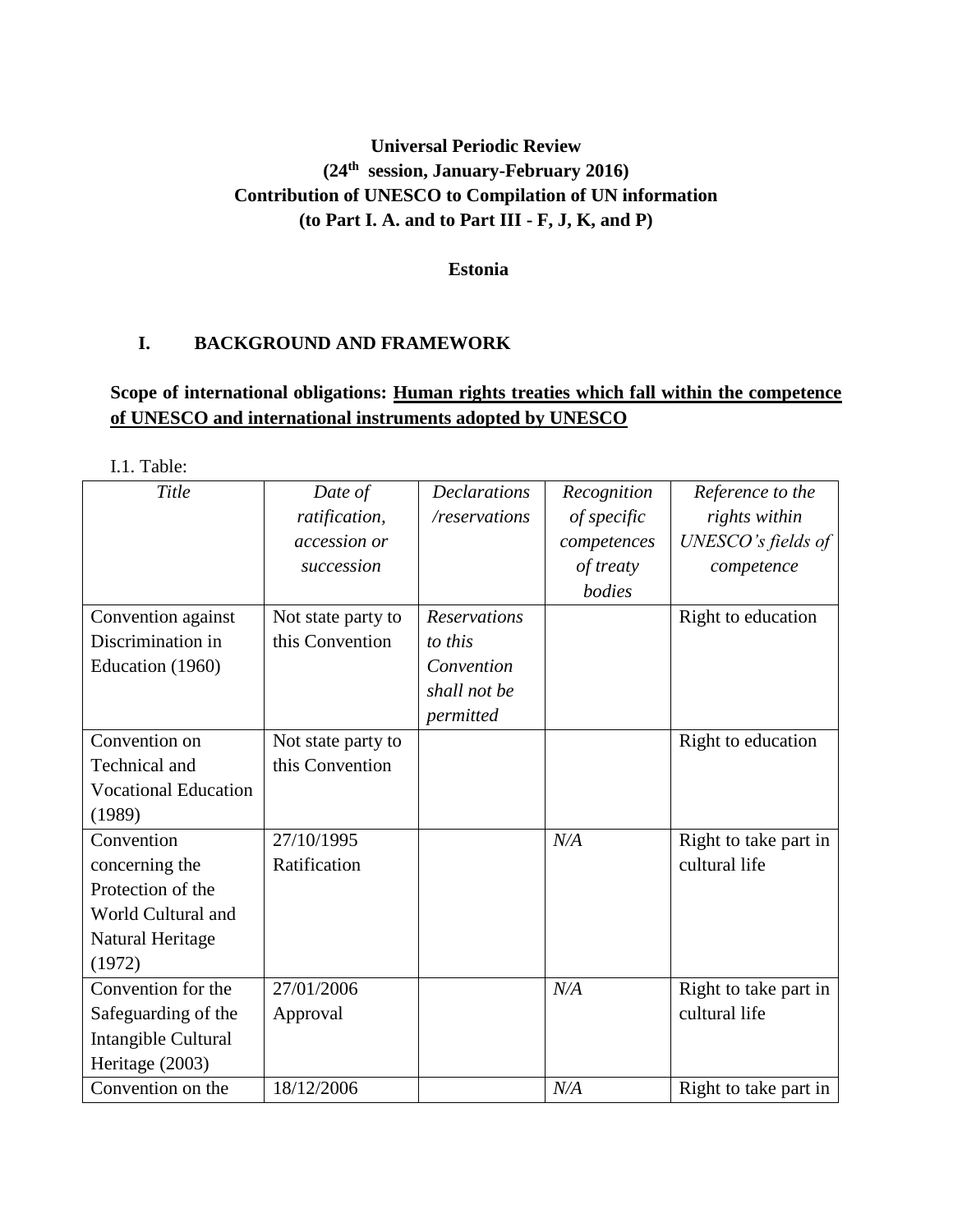| Protection and        | Approval |  | cultural life |
|-----------------------|----------|--|---------------|
| Promotion of the      |          |  |               |
| Diversity of Cultural |          |  |               |
| Expressions (2005)    |          |  |               |

# **II. Input to Part III. Implementation of international human rights obligations, taking into account applicable international humanitarian law to items F, J, K, and P**

#### **Right to education**

### **1. NORMATIVE FRAMEWORK**

#### **1.1.Constitutional Framework:**

1. According to **Article 37** of the Constitution of the Republic of Estonia of 1992<sup>1</sup> "everyone has the right to education. Education is compulsory for school-age children and […] free of charge in state and local government general education schools. In order to make education accessible, the state and local governments shall maintain the requisite number of educational institutions. Other educational institutions, including private schools, may also be established and maintain pursuant to law." This article also states that "parents shall have the final decision in the choice of education for their children." It guarantees the right of everyone "to receive instruction in Estonian" and adds that "the language of instruction in national minority educational institutions is chosen by the educational institution".

2. **Article 12** states that "everyone is equal before the law. No one shall be discriminated against on the basis of nationality, race, colour, sex, language, origin, religion, political or other opinion, property or social status, or on other grounds."

### **1.2. Legislative Framework:**

 $\overline{\phantom{a}}$ 

3. Legislation pertaining to education includes the following:

<sup>1</sup> [http://www.president.ee/en/republic-of-estonia/the-constitution/index.html,](http://www.president.ee/en/republic-of-estonia/the-constitution/index.html) [http://www.unesco.org/education/edurights/media/docs/1cfcf5e7b8198a15e8179155840f603de6db17d6.pdf,](http://www.unesco.org/education/edurights/media/docs/1cfcf5e7b8198a15e8179155840f603de6db17d6.pdf) Last accessed on 02/02/2015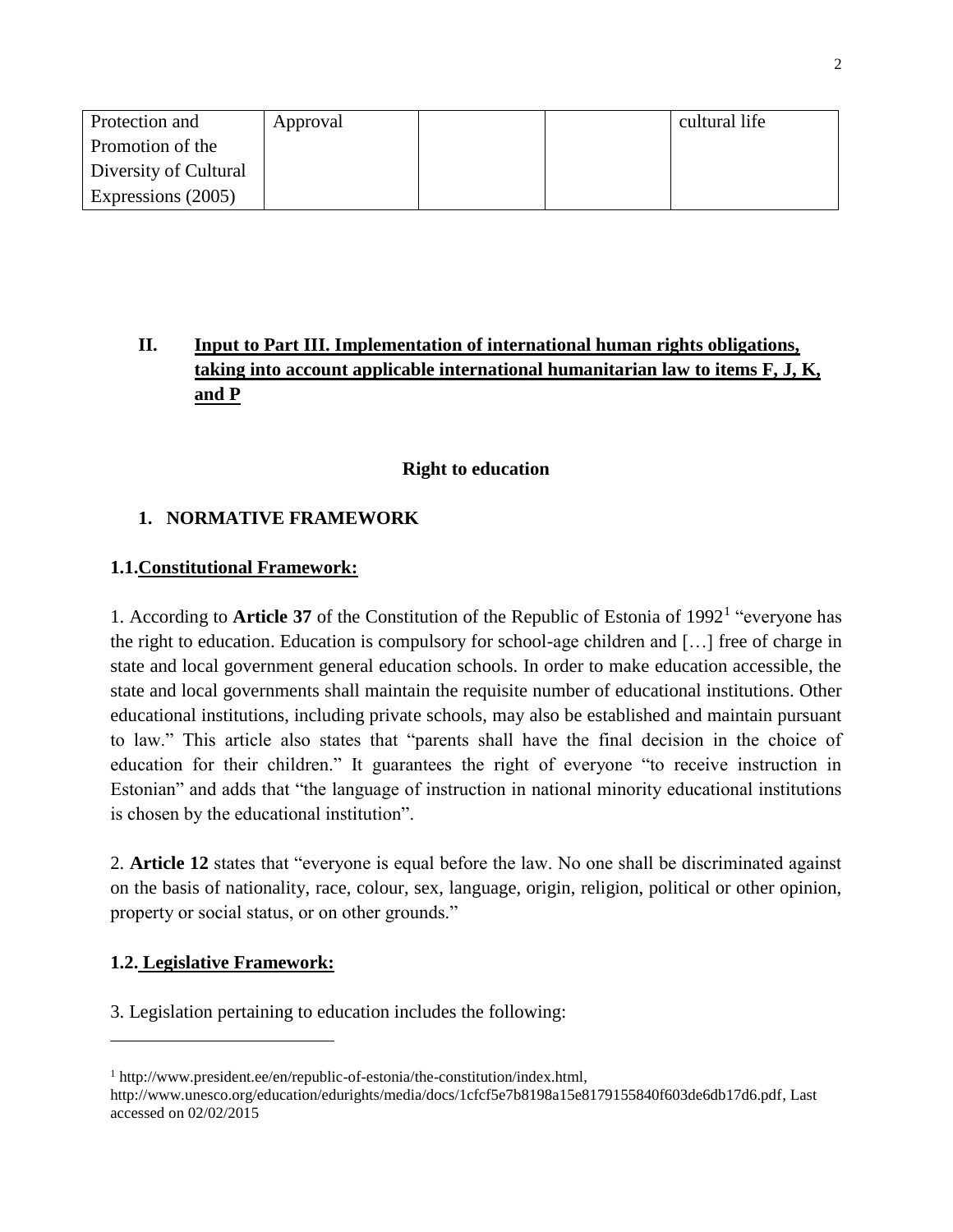4. "The **Education Act**, adopted on 23 March  $1992$ , regulates the school education system. According to this law, all children who turn 7 by 1 October of the current year are obliged to attend school until the completion of compulsory basic education (nine-year programme) or their 17th birthday whichever comes first. [...] Basic and secondary education is free for all students."<sup>3</sup> According to the **§ 4 (3)** of the Education Act, "Estonia shall ensure that the Estonian language is taught in all public educational institutions and study groups where instruction is carried out in a language other than Estonian".

5. The **Pre-school Childcare Institutions Act** (1999),<sup>4</sup> was lastly amended in 2008. "In the spring of 2008, the Government of the Republic approved the national curriculum for preschool childcare institutions, which led to expanding the study of Estonian as a second language in preschool child care institutions, establishing measures related to cooperation with the parents in supporting children's development and assessing children's development, for example their school readiness, etc. The national curriculum for preschool child care institutions entered into force on 1 September 2008."<sup>5</sup> "The draft of the national curriculum of preschool child care institutions brings about important changes in sections 9 (Estonian Language) and 16 (Study Programme) of the Preschool Child Care Institutions Act*.*" 6

6. "The **Basic and Upper Secondary Schools Act**, enacted in 1993 and last amended in 2010, regulates the legal status and operating procedures of basic and upper secondary schools (*gymnasia*). The Act has been amended several times. The 2002 amendment concerned the language of instruction at the upper secondary level."<sup>7</sup> Since 2009 discussion have taken place about **the draft for the new Basic Schools and Upper Secondary Schools Act,** which "introduces significant changes to the organization of education. The draft establishes the principle of separating the upper secondary school level and basic school level in municipal schools, introduces the general principles of national curricula, prescribes teaching according to the International Baccalaureate curriculum, and considerably specifies the organization of study

<sup>2</sup> [http://www.legaltext.ee/text/en/X70039K2.htm,](http://www.legaltext.ee/text/en/X70039K2.htm)

[http://www.unesco.org/education/edurights/media/docs/bce637b753d5e72e603f2cc2b3c30f6a2cbc661e.pdf,](http://www.unesco.org/education/edurights/media/docs/bce637b753d5e72e603f2cc2b3c30f6a2cbc661e.pdf) Last accessed on 02/02/2015

<sup>&</sup>lt;sup>3</sup> IBE, World Data on Education,  $7<sup>th</sup>$  ed., 2010/2011, Estonia, p. 2,

[http://www.ibe.unesco.org/fileadmin/user\\_upload/Publications/WDE/2010/pdf-versions/Estonia.pdf,](http://www.ibe.unesco.org/fileadmin/user_upload/Publications/WDE/2010/pdf-versions/Estonia.pdf) Last accessed on 02/02/2015

<sup>4</sup> http://www.legaltext.ee/en/andmebaas/paraframe.asp?ua=1&loc=text&lk=et&sk=en&dok=X80001K2.htm&query =02&tyyp=X&ptyyp=AT&fr=no&pg=8, Last accessed on 02/02/2015

<sup>5</sup> Estonian ministry of Education and Research website page, Legislation, [http://www.hm.ee/index.php?1511069,](http://www.hm.ee/index.php?1511069) Last accessed on 02/02/2015

<sup>6</sup> Estonian Ministry of Education and Research, *Education and Research in Estonia*, 2008, p. 24,

www.hm.ee/index.php?popup=download&id=8022 -, Last accessed on 02/02/2015

<sup>&</sup>lt;sup>7</sup> IBE, World Data on Education,  $7<sup>th</sup>$  ed., 2010/2011, Estonia, p. 2,

[http://www.ibe.unesco.org/fileadmin/user\\_upload/Publications/WDE/2010/pdf-versions/Estonia.pdf,](http://www.ibe.unesco.org/fileadmin/user_upload/Publications/WDE/2010/pdf-versions/Estonia.pdf) Last accessed on 02/02/2015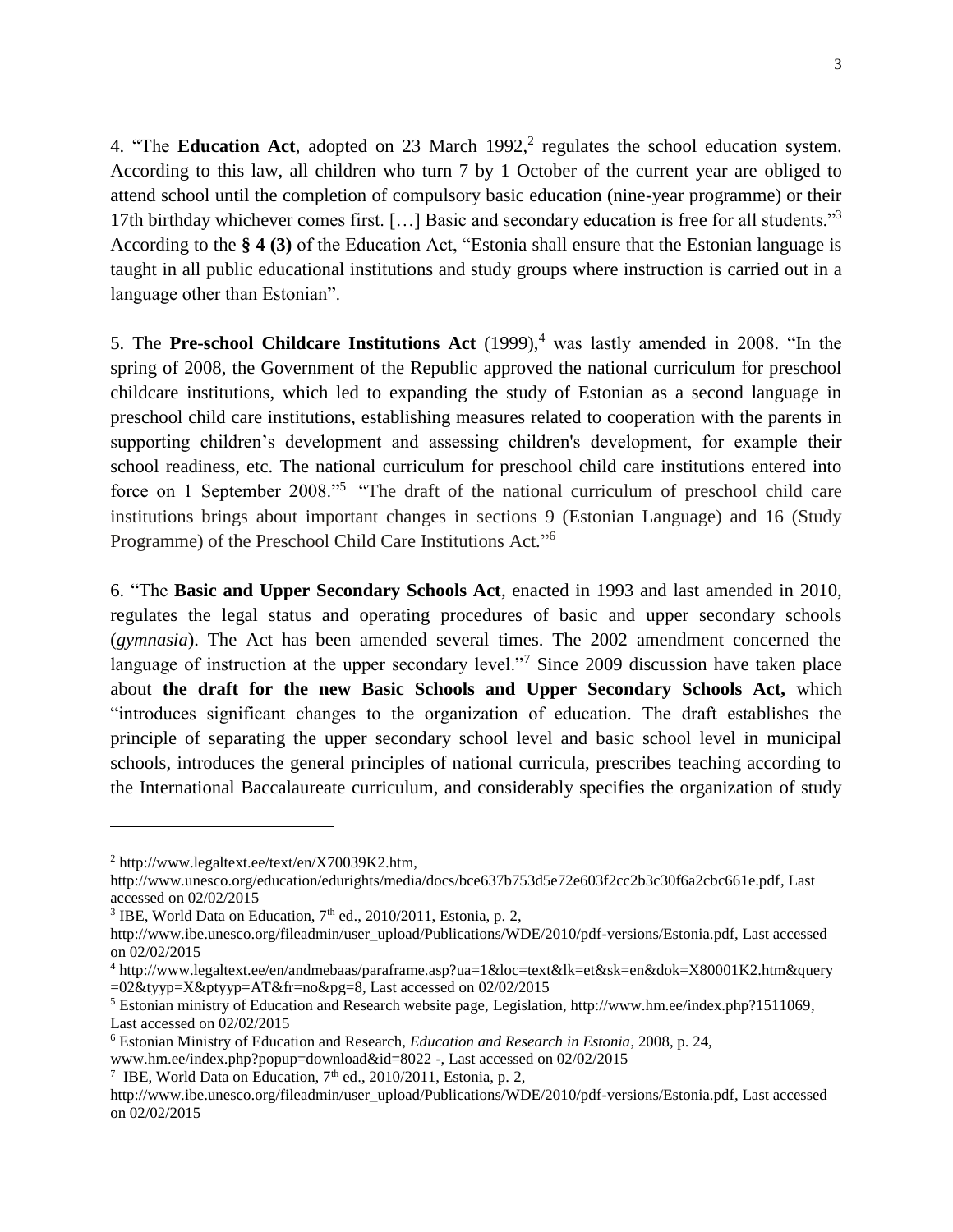for pupils with special education needs. The definition of the concept of compulsory school attendance has been updated in the draft and the obligations of the pupil, the parent, the school and the rural municipality or city in guaranteeing the fulfilment of the compulsory school attendance have been established. The draft also includes provisions regarding participation in study and the availability of information regarding pupils' absences from study organized in school as well as provisions concerning the implementation of sanctions aimed at pupils. New provisions have been added for protecting people's mental and physical safety and solving emergency situations in schools. The obligation of local governments to participate in covering the operating costs of basic schools under the area of administration of other local governments if the pupils have the opportunity to study in their rural municipality or city of residence has been abolished."<sup>8</sup> "In 2013, the Riigikogu adopted amendments to the **Basic Schools and Upper Secondary Schools Act**."<sup>9</sup>

7. **The Child protection Act** of 1992 (amended in 2004)<sup>10</sup> recognize the right of every child to "general education in his or her national culture"  $(\S$  9). According to  $\S$  14, "the child shall be protected from economic exploitation and from performing work which […] may interfere with the child's education". Regarding compulsory school attendance, it refers to the Education Act (§ 22). § 39 specially concerns the right to education. It states, *inter alia*, that "every child has the right to an education which […] develops respect for the child's native language, the Estonian national culture and other languages and cultures [and] prepares the child for responsible life in a free society in the spirit of tolerance, equality and respect for human rights."

8. "The **Adult Education Act**, adopted on 10 November 1993 and amended in 2004,<sup>11</sup> establishes legal guarantees for adults for their lifelong education and regulates issues related to vocational education, on-the-job training and open education."<sup>12</sup>

9. "The **Universities Act**, adopted on 12 January 1995 and amended in 2004,<sup>13</sup> contains basic regulations concerning the universities, their management and organization, admission,

l

<sup>12</sup> IBE, World Data on Education,  $7<sup>th</sup>$  ed., 2010/2011, Estonia, pp. 2-3,

<sup>8</sup> Estonian Ministry of Education and Research, Developments in Education policy,

[http://www.hm.ee/index.php?1511067,](http://www.hm.ee/index.php?1511067) Last accessed on 02/02/2015

<sup>9</sup> https://webgate.ec.europa.eu/fpfis/mwikis/eurydice/index.php/Estonia:Reforms\_in\_School\_Education, Last accessed on 03/02/2015; Basic Schools and Upper Secondary Schools Act,

https://www.riigiteataja.ee/en/eli/ee/Riigikogu/act/513012014002/consolide, Last accessed on 03/02/2015 <sup>10</sup> [http://www.unesco.org/education/edurights/media/docs/c35bea91b7515f0008e6fb8cc1f148baf92ccb7b.pdf,](http://www.unesco.org/education/edurights/media/docs/c35bea91b7515f0008e6fb8cc1f148baf92ccb7b.pdf) Last accessed on 02/02/2015

<sup>11</sup> [http://www.legaltext.ee/en/andmebaas/tekst.asp?loc=text&dok=X70035K1&keel=en&pg=1&ptyyp=RT&tyyp=X](http://www.legaltext.ee/en/andmebaas/tekst.asp?loc=text&dok=X70035K1&keel=en&pg=1&ptyyp=RT&tyyp=X&query=education) [&query=education](http://www.legaltext.ee/en/andmebaas/tekst.asp?loc=text&dok=X70035K1&keel=en&pg=1&ptyyp=RT&tyyp=X&query=education) ,

[http://www.unesco.org/education/edurights/media/docs/1b910d5a1d12a7b9324733dc568f837b595ac816.pdf,](http://www.unesco.org/education/edurights/media/docs/1b910d5a1d12a7b9324733dc568f837b595ac816.pdf) Last accessed on 02/02/2015

[http://www.ibe.unesco.org/fileadmin/user\\_upload/Publications/WDE/2010/pdf-versions/Estonia.pdf,](http://www.ibe.unesco.org/fileadmin/user_upload/Publications/WDE/2010/pdf-versions/Estonia.pdf) Last accessed on 02/02/2015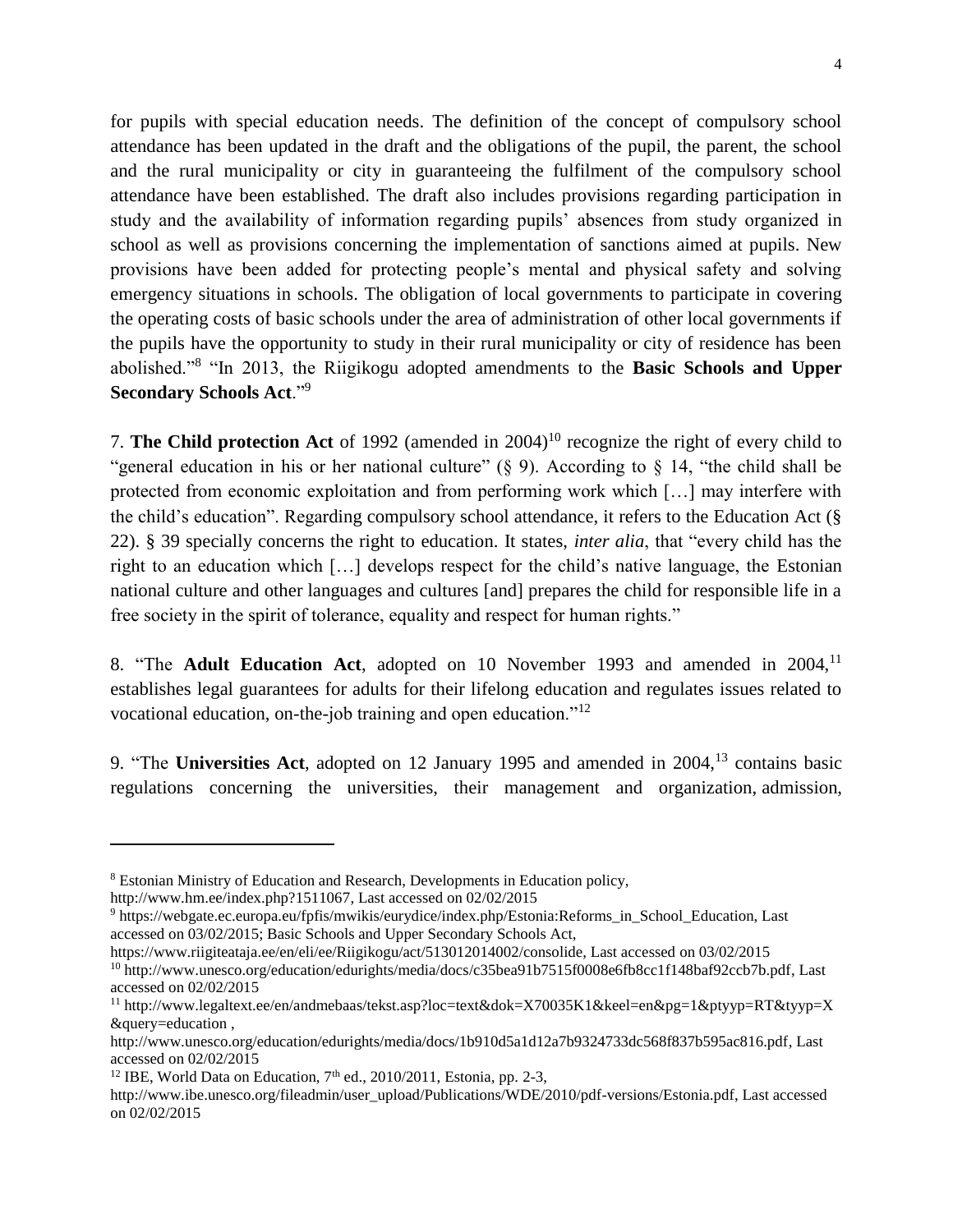graduation, and awarding of academic degrees. Since 2003/04, university programmes have been structured into a three-cycle scheme according to the Bologna process."<sup>14</sup>

10. "The **Vocational Education Institutions Act**, adopted on 14 June 1995<sup>15</sup> and last amended in 2009, determines the operation of vocational education institutions, the form and conditions for acquiring vocational education, the principles of school management, the financing of the schools and the use of school property, and the rights and obligations of the staff."<sup>16</sup>

11. "The **Law on the Academy of Science** (1997) determines the status and the organization of the Academy of Science and the basic principles of co-operation between the Academy and universities. The **Law on the Organization of Research and Development Activities** (1997) defines this type of activities and determines the basic principles of organization and management of research and development activities."<sup>17</sup>

12. "The **Private Schools Act** (1998, amended in 2004)<sup>18</sup> contains improved principles concerning the management of private schools compared with the precedent law adopted on June 1993." <sup>19</sup> "The **Professional Education Institutions Act** (1998)<sup>20</sup> determines the status of applied higher education and the principles of management of applied higher education institutions. In June 2001, the Estonian Qualifications Authority was created in order to coordinate and organize the national qualifications system." <sup>21</sup>

<sup>15</sup> <http://www.legaltext.ee/text/en/X30017K7.htm>

 $\overline{a}$ 

[http://www.unesco.org/education/edurights/media/docs/7181f7710f82a1bd5c9fe58390e294401cc59377.pdf,](http://www.unesco.org/education/edurights/media/docs/7181f7710f82a1bd5c9fe58390e294401cc59377.pdf) Last accessed on 02/02/2015

<sup>16</sup> IBE, World Data on Education,  $7<sup>th</sup>$  ed.,  $2010/2011$ , Estonia, p. 3,

<sup>17</sup> IBE, World Data on Education,  $7<sup>th</sup>$  ed., 2010/2011, Estonia, p. 3,

[http://www.ibe.unesco.org/fileadmin/user\\_upload/Publications/WDE/2010/pdf-versions/Estonia.pdf,](http://www.ibe.unesco.org/fileadmin/user_upload/Publications/WDE/2010/pdf-versions/Estonia.pdf) Last accessed on 02/02/2015

<sup>20</sup> Institutions of Professional Higher Education Act,

<sup>13</sup> [http://www.legaltext.ee/en/andmebaas/tekst.asp?loc=text&dok=X60039K4&keel=en&pg=1&ptyyp=RT&tyyp=X](http://www.legaltext.ee/en/andmebaas/tekst.asp?loc=text&dok=X60039K4&keel=en&pg=1&ptyyp=RT&tyyp=X&query=Universities+Act) [&query=Universities+Act,](http://www.legaltext.ee/en/andmebaas/tekst.asp?loc=text&dok=X60039K4&keel=en&pg=1&ptyyp=RT&tyyp=X&query=Universities+Act) 

[http://www.unesco.org/education/edurights/media/docs/9085065923f24b6a85124cd273400f900aff7061.pdf,](http://www.unesco.org/education/edurights/media/docs/9085065923f24b6a85124cd273400f900aff7061.pdf) Last accessed on 02/02/2015

<sup>&</sup>lt;sup>14</sup> IBE, World Data on Education,  $7<sup>th</sup>$  ed., 2010/2011, Estonia, p. 3,

[http://www.ibe.unesco.org/fileadmin/user\\_upload/Publications/WDE/2010/pdf-versions/Estonia.pdf,](http://www.ibe.unesco.org/fileadmin/user_upload/Publications/WDE/2010/pdf-versions/Estonia.pdf) Last accessed on 02/02/2015

[http://www.ibe.unesco.org/fileadmin/user\\_upload/Publications/WDE/2010/pdf-versions/Estonia.pdf,](http://www.ibe.unesco.org/fileadmin/user_upload/Publications/WDE/2010/pdf-versions/Estonia.pdf) Last accessed on 02/02/2015

[http://www.ibe.unesco.org/fileadmin/user\\_upload/Publications/WDE/2010/pdf-versions/Estonia.pdf,](http://www.ibe.unesco.org/fileadmin/user_upload/Publications/WDE/2010/pdf-versions/Estonia.pdf) Last accessed on 02/02/2015

<sup>18</sup> Private Schools Act,<http://www.legaltext.ee/text/en/X70034K3.htm> , Last accessed on 02/02/2015

<sup>&</sup>lt;sup>19</sup> IBE, World Data on Education, 7<sup>th</sup> ed., 2010/2011, Estonia, p. 3,

[http://www.legaltext.ee/en/andmebaas/tekst.asp?loc=text&dok=X70010K2&keel=en&pg=1&ptyyp=RT&tyyp=X&q](http://www.legaltext.ee/en/andmebaas/tekst.asp?loc=text&dok=X70010K2&keel=en&pg=1&ptyyp=RT&tyyp=X&query=education) [uery=education,](http://www.legaltext.ee/en/andmebaas/tekst.asp?loc=text&dok=X70010K2&keel=en&pg=1&ptyyp=RT&tyyp=X&query=education) Last accessed on 02/02/2015

<sup>&</sup>lt;sup>21</sup> IBE, World Data on Education,  $7<sup>th</sup>$  ed., 2010/2011, Estonia, p. 3,

[http://www.ibe.unesco.org/fileadmin/user\\_upload/Publications/WDE/2010/pdf-versions/Estonia.pdf,](http://www.ibe.unesco.org/fileadmin/user_upload/Publications/WDE/2010/pdf-versions/Estonia.pdf) Last accessed on 02/02/2015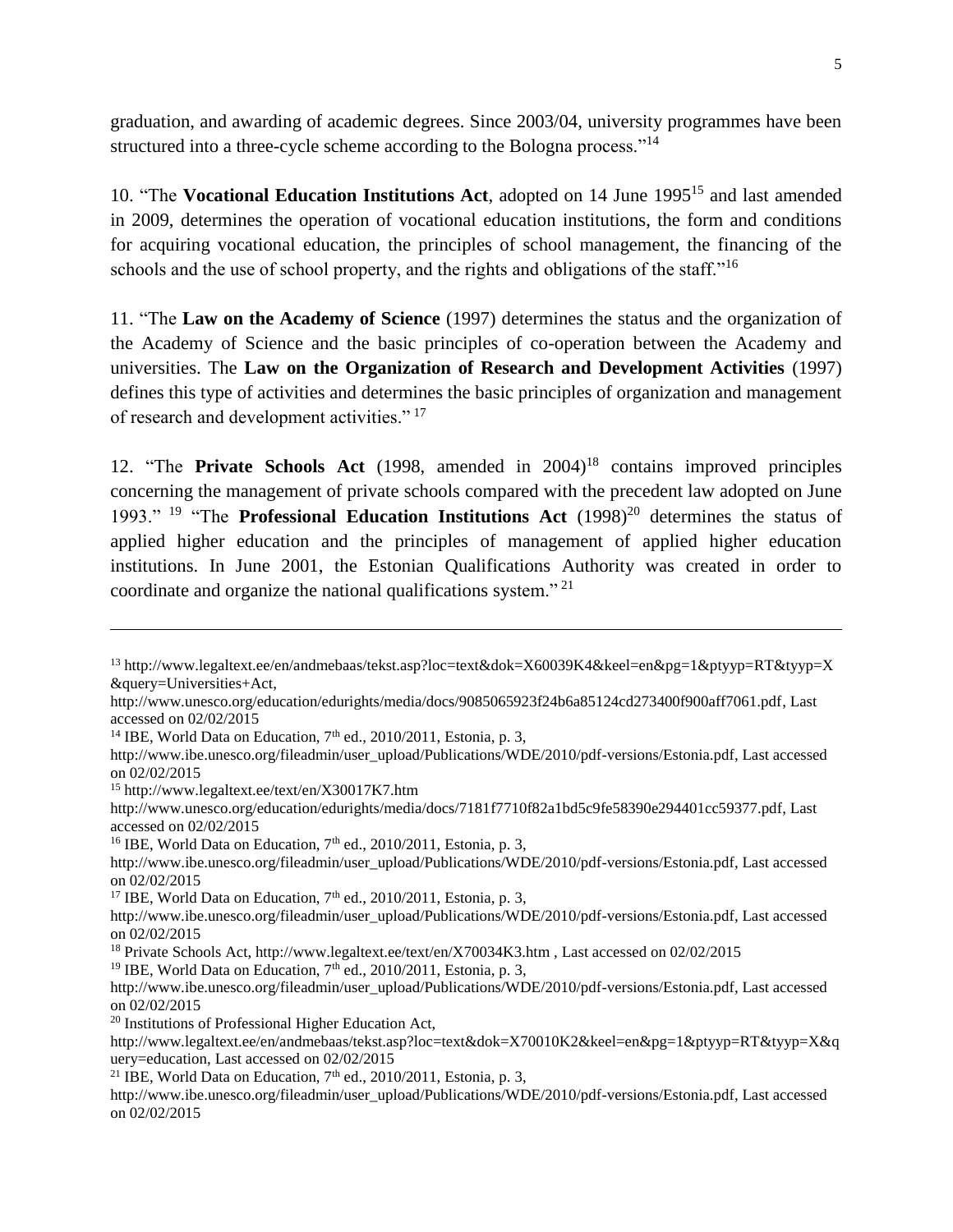13. The **Gender Equality Act** of 7 April 2004<sup>22</sup> promotes "gender equality of men and women as a fundamental human right and for the public good in all areas of social life". It provides "the obligation of education and research institutions to promote gender equality of men and women" (Chapter 1, § 1). Regarding the promotion of gender equality in field of education and training, it states that "educational and research institutions and institutions engaged in the organisation of training shall ensure equal treatment for men and women upon vocational guidance, acquisition of education, professional and vocational development and re-training. The curricula, study material used and research conducted shall facilitate abolishment of the unequal treatment of men and women and promote equality" (Chapter 3, § 10).

#### **1.3 Policy Framework:**

#### **i) General information**

14. The National Reform Programme "Estonia 2020", revised in the spring 2014, aims to increase "the productivity and employment in Estonia. The main focus in the coming years is on education and employment, with an emphasis on integration of long-term and young unemployed people in the labour market and on the development of their skills."<sup>23</sup>

15. On 8 July 2014, the Council of the European Union adopted several recommendations on the National Reform Programme 2014 of Estonia, including for instance the following: "To ensure the labour‐market relevance of education and training systems, improve skills and qualification levels by expanding lifelong learning measures and systematically increasing participation in vocational education and training, including in apprenticeships. Further intensify prioritisation and specialisation in the research and innovation systems and enhance cooperation between businesses, higher education and research institutions to contribute to international competitiveness."<sup>24</sup>

16. Estonia covered by the Human Rights Watch survey<sup>25</sup> is classified as a Country with Implicit Restrictions on the Use of Schools*.*

 $^{22}$  [http://www.legaltext.ee/text/en/X80041K1.htm,](http://www.legaltext.ee/text/en/X80041K1.htm)

[http://www.unesco.org/education/edurights/media/docs/9d14f66fc0d8eee71bac8f7aea3bae8baa7cdbe3.pdf,](http://www.unesco.org/education/edurights/media/docs/9d14f66fc0d8eee71bac8f7aea3bae8baa7cdbe3.pdf) Last accessed on 02/02/2015

<sup>23</sup> National Reform Programme "Estonia 2020",

http://ec.europa.eu/europe2020/pdf/csr2014/nrp2014\_estonia\_en.pdf, Last accessed on 03/02/2015

<sup>&</sup>lt;sup>24</sup> Council of the European Union, Council Recommendation of 8 July 2014 on the National Reform Programme 2014 of Estonia and delivering a Council opinion on the Stability Programme of Estonia, 2014 (2014/C 247/06), http://ec.europa.eu/europe2020/pdf/csr2014/csr2014\_council\_estonia\_en.pdf, Last accessed on 03/02/2015 <sup>25</sup> Schools and Armed Conflict, Human Rights Watch, July 2011, p.57-59,

http://www.hrw.org/sites/default/files/reports/crd0711webwcover.pdf, Last accessed on 02/02/2015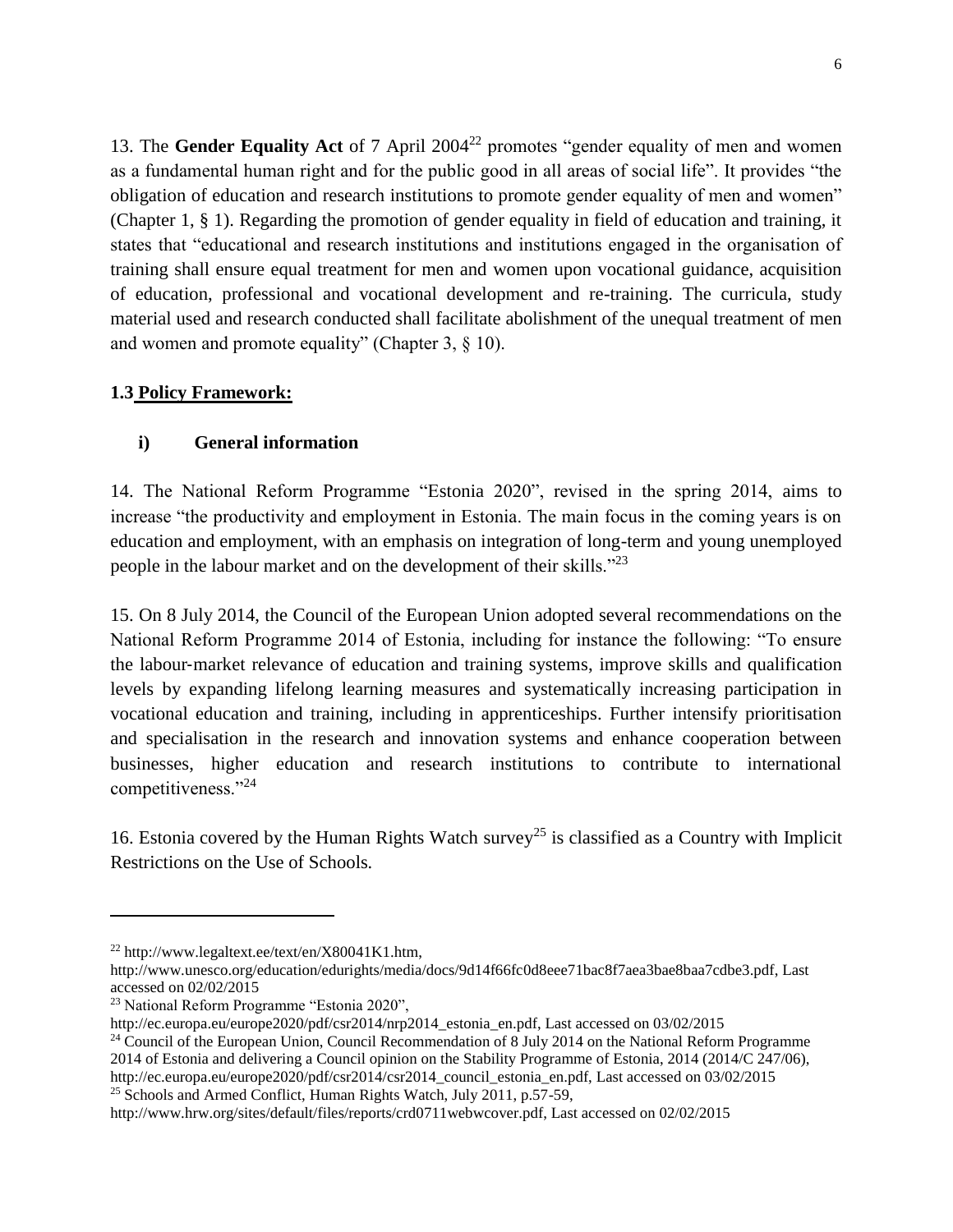#### **ii) Inclusive education**

17. Regarding the drop-out, Estonia states that "To support students, educational support services' network has been developed (incl. special educational, psychological, social pedagogical and career counselling)."<sup>26</sup>

#### **iii) Quality education**

18. The Estonian Research and Development and Innovation Strategy 2014-2020 – "Knowledgebased Estonia" aims "the development of RDI is to create favourable conditions for an increase in productivity and in the standard of living, for good-quality education and culture, and for the sustainable development of Estonia. This strategy establishes four main objectives for Estonia.

- 1. Research in Estonia is of a high level and diverse. […]
- 2. Research and development (RD) functions in the interests of the Estonian society and economy. […]
- 3. RD makes the structure of the economy more knowledge-intensive. […]
- 4. Estonia is active and visible in international RDI cooperation.  $[\dots]^{27}$

19. The Estonian Lifelong Learning Strategy 2020 aims "to provide all people in Estonia with learning opportunities that are tailored to their needs and capabilities throughout their whole lifespan, in order for them to maximize opportunities for dignified self-actualization within society, in their work as well as in their family life."<sup>28</sup> "Five strategic goals have been established […]:

- 1) Change in the approach to learning. Implementation of an approach to learning that supports each learner's individual and social development, the acquisition of learning skills, creativity and entrepreneurship at all levels and in all types of education.
- 2) Competent and motivated teachers and school leadership. The assessments of teachers and headmasters including their salaries are consistent with the qualification requirements for the job and the work-related performance.
- 3) Concordance of lifelong learning opportunities with the needs of labour market. Lifelong learning opportunities and career services that are diverse, flexible and of good quality, resulting in an increase in the number of people with professional or vocational

l

<sup>&</sup>lt;sup>26</sup> Mid-term report of Estonia on the implementation of the Universal Periodic Review recommendations, March 2014, p. 23, http://lib.ohchr.org/HRBodies/UPR/Documents/Session10/EE/Estonia\_Mid-Term.pdf, Last accessed on 03/02/2015

<sup>&</sup>lt;sup>27</sup> Estonian Ministry of Education and Research, Estonian Research and Development and Innovation Strategy 2014-2020 – "Knowledge-based Estonia", 2014, p. 3, https://www.hm.ee/sites/default/files/estonian\_rdi\_strategy\_2014- 2020.pdf, Last accessed on 03/02/2015

<sup>28</sup> The Estonian Lifelong Learning Strategy 2020, p. 3,

https://www.hm.ee/sites/default/files/estonian\_lifelong\_strategy.pdf, Last accessed on 03/02/2015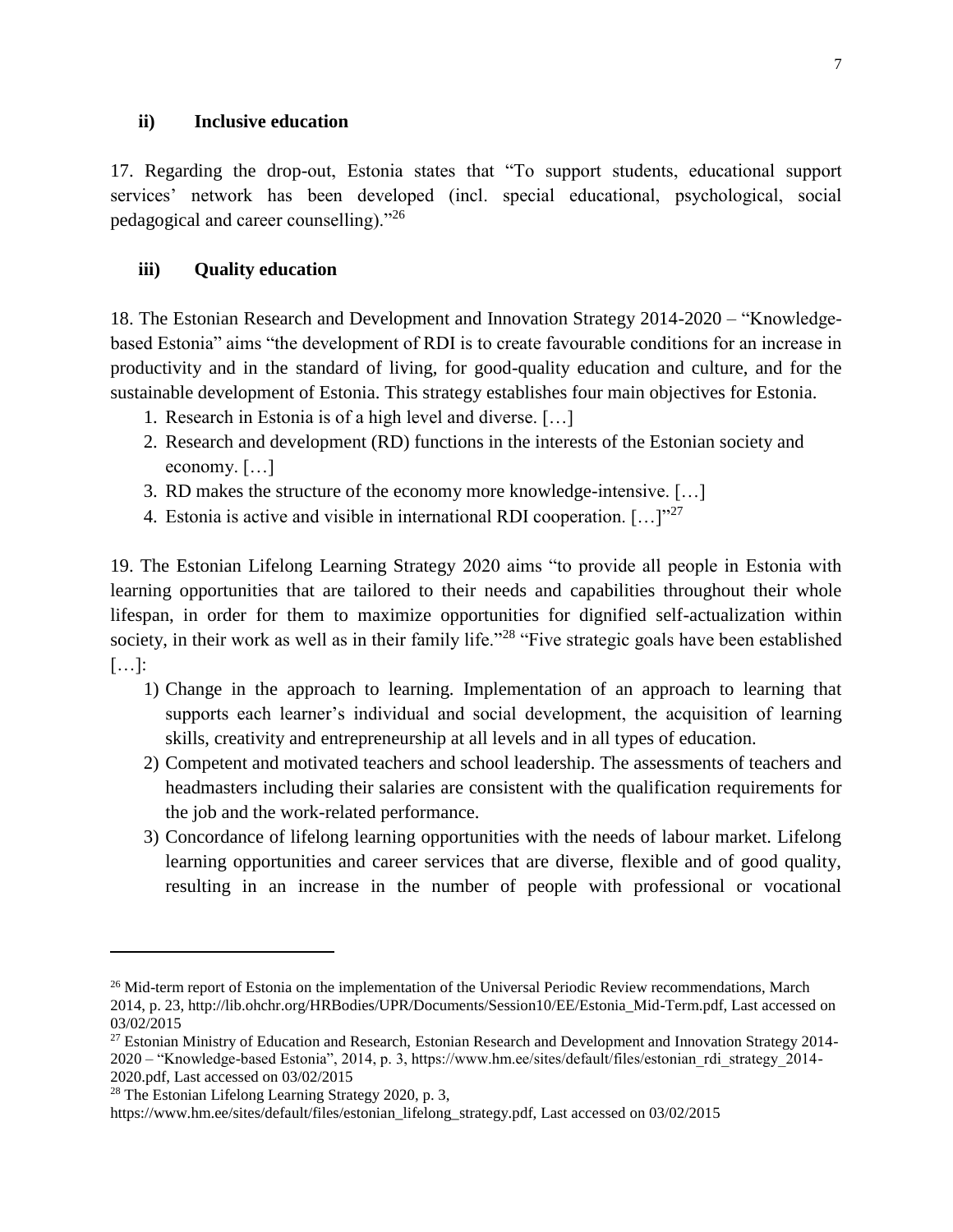qualifications in different age groups, and an increase in overall participation in lifelong learning across Estonia.

- 4) A digital focus in lifelong learning. Modern digital technology is used for learning and teaching effectively and efficiently. An improvement in the digital skills of the total population has been achieved and access to the new generation of digital infrastructure is ensured.
- 5) Equal opportunities and increased participation in lifelong learning. Equal opportunities for lifelong learning have been created for every individual."<sup>29</sup>

20. "A study and a career counselling programme is aimed at children and young people up to 26 years of age and is being implemented under the Estonian Lifelong Learning Strategy 2014-  $2020$ ."30

#### **iv) Curriculum**

21. "Human rights as a topic are integrated into National Curriculum of Estonia. Both knowledge and competences about human rights are expected as a learning result".<sup>31</sup>

#### **v) Gender equality**

22. "In December 2011 the Government of the Republic adopted new "Rules for Good Legislative Drafting and Technical Rules for Drafts of Legislative Acts" which foresees an obligation of impact analysis of draft legislation. According to these rules also a social impact has to be analysed which should include an analysis of an impact of the planned regulation on gender relations. An accompanying methodology of impact assessment was adopted in December 2012 and is applied also in case of preparing strategic documents.

In September 2011, Estonian Parliament adopted a decision with a proposal to the Government to prepare an action plan to reduce gender pay gap in Estonia. The action plan was prepared by the Ministry of Social Affairs and the plan and the topic of gender pay gap was discussed at the cabinet meeting of the Government in July 2012. The action plan was approved and in autumn 2012 introduced to the Parliament. The approved action plan is based on the assumption pointed out also in the gender pay gap study of 2010 that there is not one specific reason behind the gender pay gap in Estonia but its causes are diverse. The activities are mostly

l

<sup>29</sup> The Estonian Lifelong Learning Strategy 2020, pp. 4-5,

https://www.hm.ee/sites/default/files/estonian\_lifelong\_strategy.pdf, Last accessed on 03/02/2015 30

https://webgate.ec.europa.eu/fpfis/mwikis/eurydice/index.php/Estonia:Reforms\_related\_to\_Transversal\_Skills\_and\_ Employability, Last accessed on 03/02/2015

<sup>&</sup>lt;sup>31</sup> Mid-term report of Estonia on the implementation of the Universal Periodic Review recommendations, March 2014, p. 23, http://lib.ohchr.org/HRBodies/UPR/Documents/Session10/EE/Estonia\_Mid-Term.pdf, Last accessed on 03/02/2015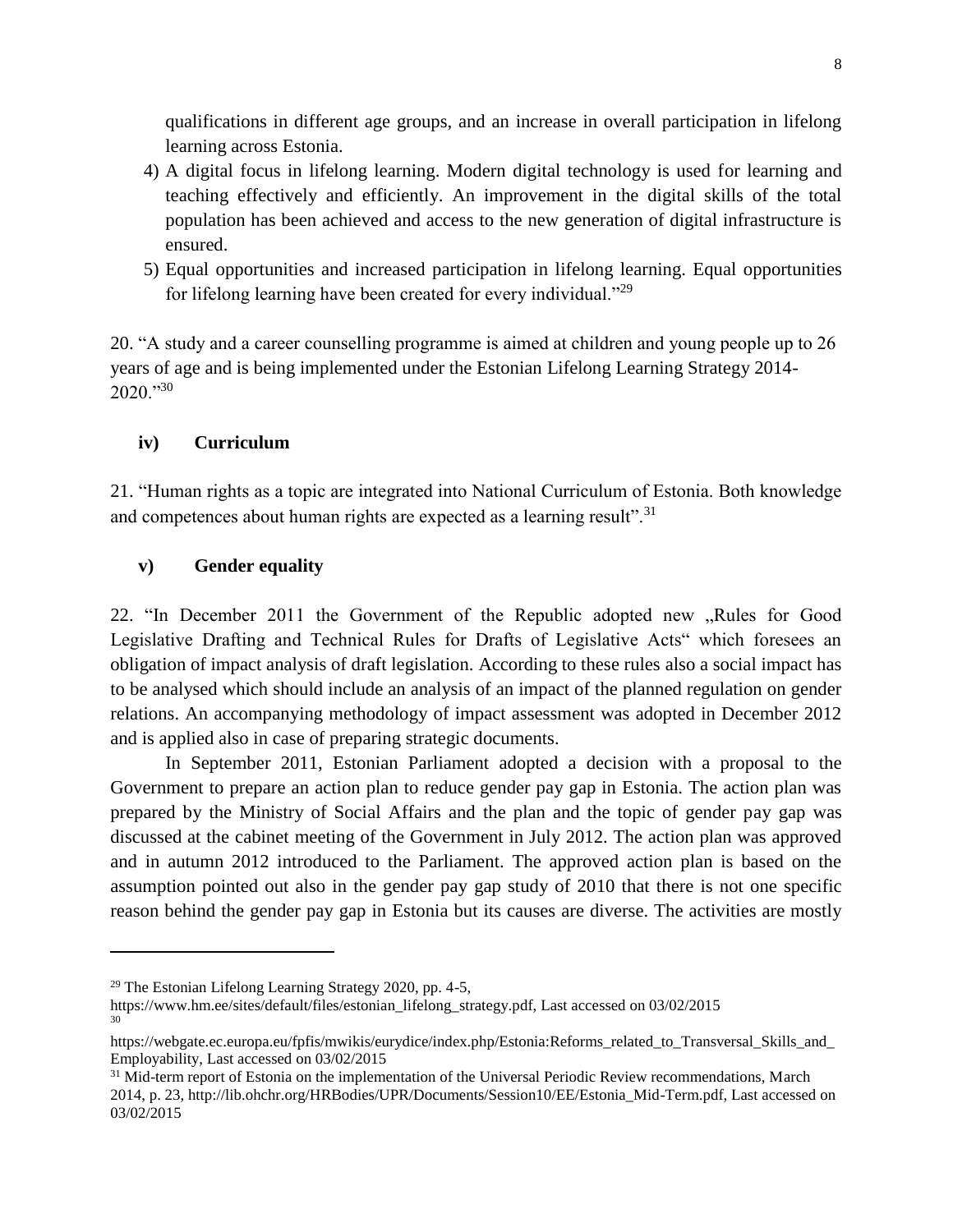implemented with the financial support from the Estonian European Social Fund programme "Promoting Gender Equality 2011-2013" and the gender equality and work-life balance programme financed from the Norwegian Financial Mechanism 2009-2014, executed in 2013- 2015.

The Ministry of Social Affairs is currently implementing the Estonian European Social Fund programme "Promoting Gender Equality 2011-2013". […]

The Ministry of Social Affairs is co-ordinating implementation of a gender equality and work-life balance programme financed from the Norwegian Financial Mechanism 2009-2014, being carried out in 2013-2015. [...]."<sup>32</sup>

#### **vi) Other (as appropriate)**

23. "The Development Plan of the Estonian Language 2011–2017 (DPEL) is a strategic basic document of the language domain, which together with its implementation plan, supporting legal and organizational measures and funding is to ensure the functioning of the Estonian language as the state language in all spheres of life and the teaching, research, development, and protection of the Estonian language and, thus, the preservation of the Estonian language throughout times. […].

The main objective of the Development Plan of the Estonian Language is to provide a uniform strategic basis and uniform aims for the sustainable development of all the domains of the Estonian language in 2011–2017. The development plan serves as a basis and guide in the development of the legal basis of the language domain, planning of more important activities, and decision-making."<sup>33</sup>

#### **2. COOPERATION:**

 $\overline{a}$ 

24. Estonia is **not party** to the 1960 UNESCO Convention against Discrimination in Education. **On the occasion of the Eighth Consultation, Estonia announced that domestic procedures will be started to accede to the Convention.**

25. Estonia **reported** to UNESCO on the measures taken for the implementation of the 1960 UNESCO Recommendation against Discrimination in Education within the framework of the:

- **Sixth Consultation** of Member States (covering the period 1994-1999),
- **Eighth Consultation** of Member States (covering the period 2006-2011).

<sup>&</sup>lt;sup>32</sup> Mid-term report of Estonia on the implementation of the Universal Periodic Review recommendations, March 2014, pp. 10-12, http://lib.ohchr.org/HRBodies/UPR/Documents/Session10/EE/Estonia\_Mid-Term.pdf, Last accessed on 03/02/2015

<sup>&</sup>lt;sup>33</sup> Estonian Language Foundation, Development Plan of the Estonian Language 2011-2017, 2011, p. 8, https://www.hm.ee/sites/default/files/eestikeelearengukavainglise.indd\_.pdf, Last accessed on 03/02/2015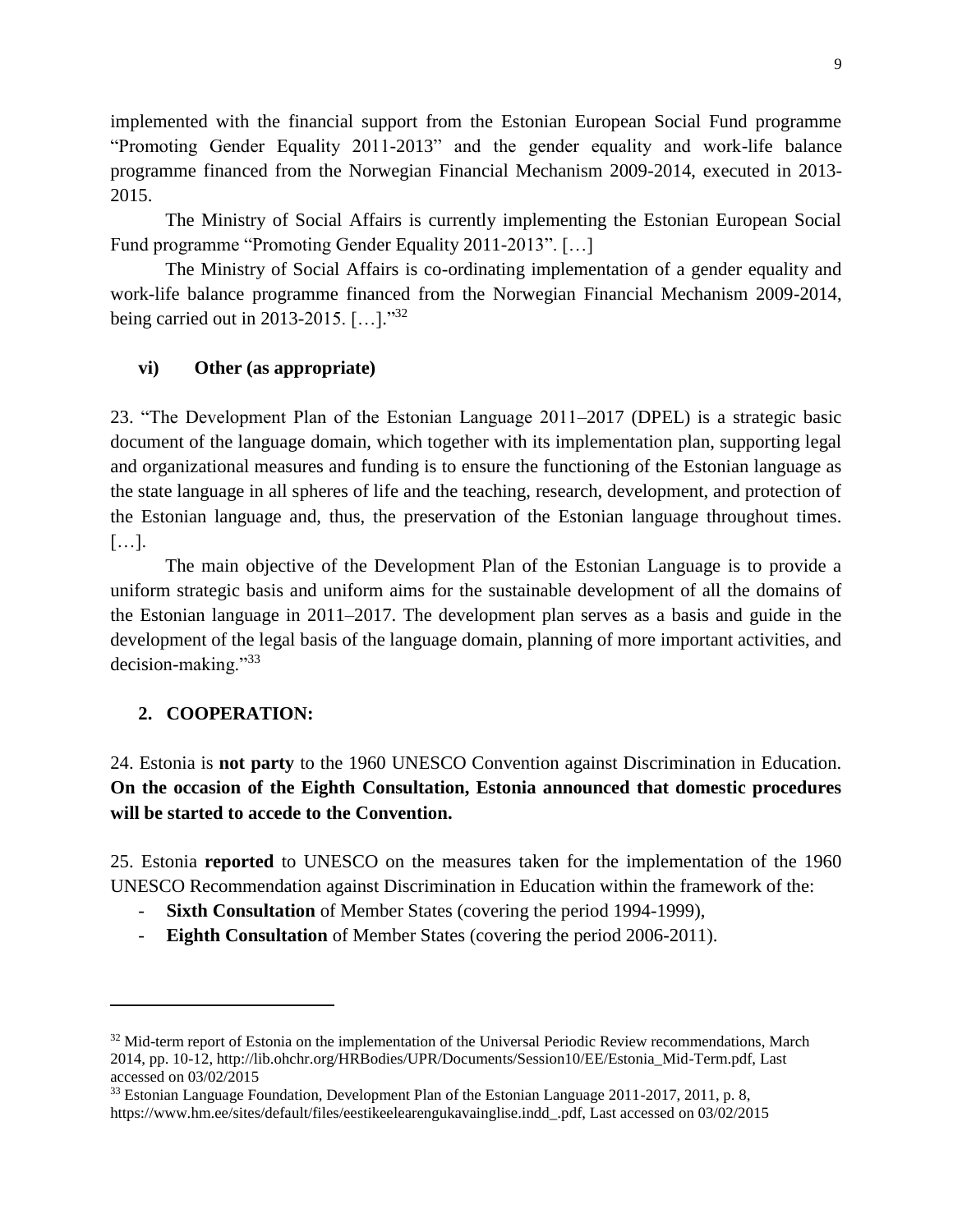26. However, Estonia did not report to UNESCO within the framework of the **Seventh Consultation** of Member States (covering the period 2000-2005).

27. Estonia **reported** to UNESCO on the measures taken for the implementation of the 1974 UNESCO Recommendation concerning Education for International Understanding, Co-operation and Peace and Education relating to Human Rights and Fundamental Freedoms within the framework of the **Fourth Consultation** of Member States (covering the period 2005-2008). However, Estonia **did not report** to UNESCO within the framework of the **Fifth Consultation** of Member States (covering the period 2009-2012).

28. Estonia **did not report** to UNESCO on the measures taken for the implementation of the 1976 UNESCO Recommendation on the Development of Adult Education within the framework of the **First Consultation** of Member States (1993). However, Estonia **did report** to UNESCO within the framework of the **Second Consultation** of Member States (2011).

29. Estonia is **not party** to the 1989 UNESCO Convention on Technical and Vocational Education.

### **Freedom of opinion and expression**

## **1. CONSTITUTIONAL AND LEGISLATIVE FRAMEWORK**

30. The Constitution of Estonia guarantees freedom of expression under paragraph 45. Censorship is explicitly forbidden.<sup>34</sup>

31. The Penal code regards defamation as a criminal offense by making a difference between offending individuals on the one hand and national symbols, state authority, and persons enjoying international immunity on the other hand<sup>35</sup>. The defamation of the latter can lead to fines and prison terms of up to three years for natural persons. Defamation against individuals is covered by paragraphs 131, 134, 1046 and 1047 of the Law of Obligations Act and is punished by fines only. 36

<sup>&</sup>lt;sup>34</sup> See the Estonian Constitution on the president's website: http://www.president.ee/en/republic-of-estonia/theconstitution/index.html#II.

<sup>&</sup>lt;sup>35</sup> See Division 4, paragraphs 249-305 of the Estonian penal code on the national legal database https://www.riigiteataja.ee/en/eli/ee/Riigikogu/act/522012015002/consolide.

<sup>&</sup>lt;sup>36</sup> See the Law of Obligations Act on the national legal database:

https://www.riigiteataja.ee/en/eli/ee/Riigikogu/act/516092014001/consolide.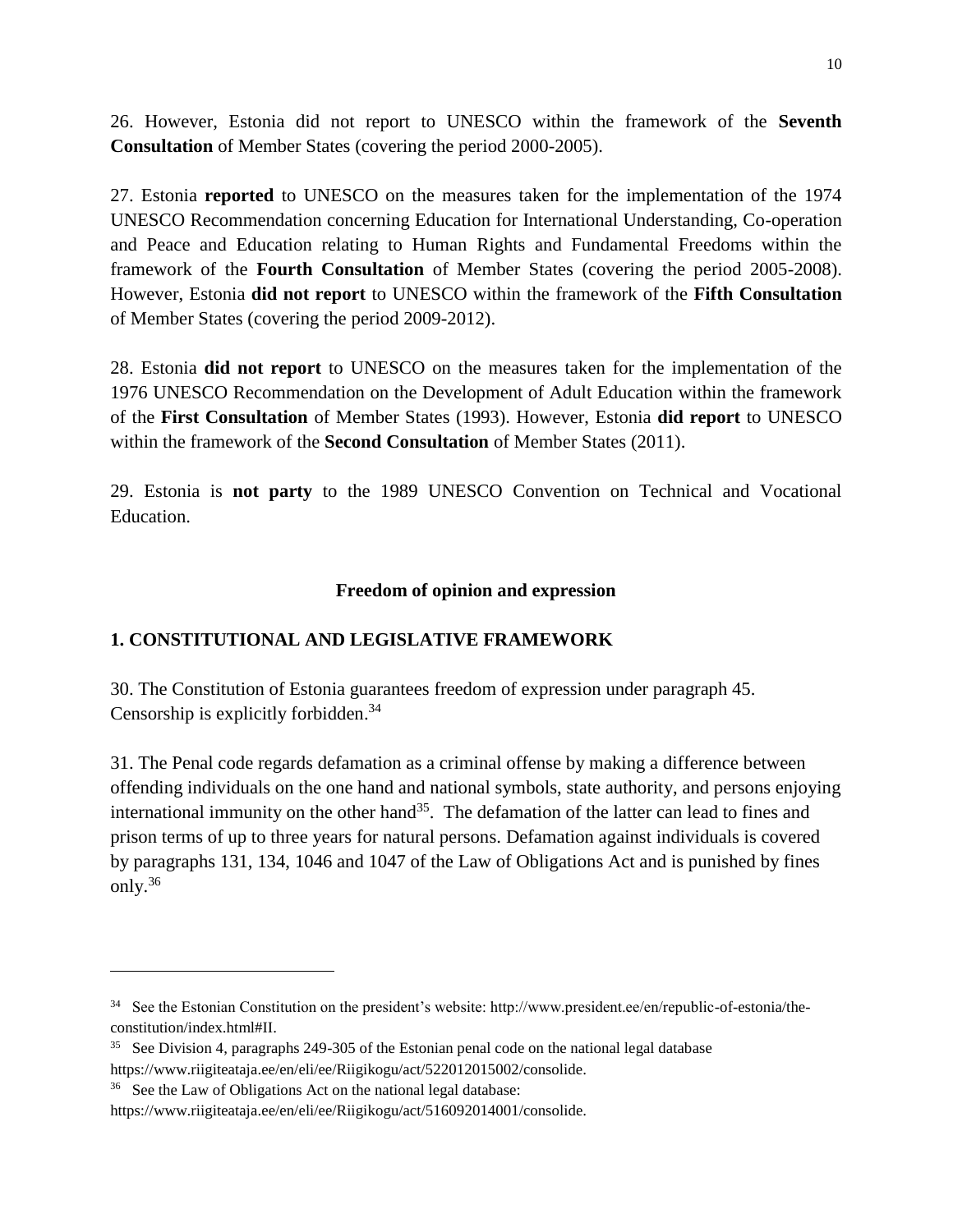32. There is no encompassing media law, but several laws concerning individual aspects, such as the Public Information  $Act^{37}$  from 2001, the Media Services Act from 2010<sup>38</sup> for audio-visual media and radio services, or the Act on Electronic Communications from 2004. 39 The broadcasting media is regulated by the Ministry of Culture.<sup>40</sup>

## **2. MEDIA SELF-REGULATION**

33. Self-regulatory mechanisms of the media exist through an entity such as the Estonian Press Council tasked to self-regulate print media.<sup>41</sup> The Estonian Newspaper Association<sup>42</sup> has agreed a Code of Press Ethics in 1997. The Estonian Union of Journalists is the largest professional association of journalists in the country. 43

### **3. SAFETY OF JOURNALISTS**

34. UNESCO recorded no killings of journalists in Estonia so far. Journalists operate in a safe environment.

### **III. RECOMMENDATIONS**

 $\overline{\phantom{a}}$ 

**35. Recommendations made within the framework of the first cycle of the Working Group on the Universal Periodic Review, considered on (please check the date on the following web site: [http://www.ohchr.org/EN/HRBodies/UPR/Pages/Documentation.aspx\)](http://www.ohchr.org/EN/HRBodies/UPR/Pages/Documentation.aspx)** 

36. In the Report of the Working Group on the Universal Periodic Review of March 28th 2011, various recommendations were made to Estonia.

37. The recommendations formulated during the interactive dialogue and listed below have been examined by and enjoy the support of Estonia.

 $37$  See the Public Information Act on the national legal database:

https://www.riigiteataja.ee/en/eli/ee/Riigikogu/act/522122014002/consolide.

<sup>&</sup>lt;sup>38</sup> See the Media Services Act on the national legal database:

https://www.riigiteataja.ee/en/eli/ee/Riigikogu/act/509072014004/consolide.

<sup>&</sup>lt;sup>39</sup> See the Electronic Communications Act on the national legal database:

https://www.riigiteataja.ee/en/eli/ee/Riigikogu/act/523012015010/consolide.

<sup>40</sup> See its official website : http://www.kul.ee/en.

<sup>&</sup>lt;sup>41</sup> See the website of the Press Council: http://www.asn.org.ee/english/in\_general.html

<sup>&</sup>lt;sup>42</sup> The Eesti Ajalehtede Lit: http://www.eall.ee/index\_eng.html.

<sup>&</sup>lt;sup>43</sup> The Eesti Ajakirjanike Liit: http://www.eal.ee/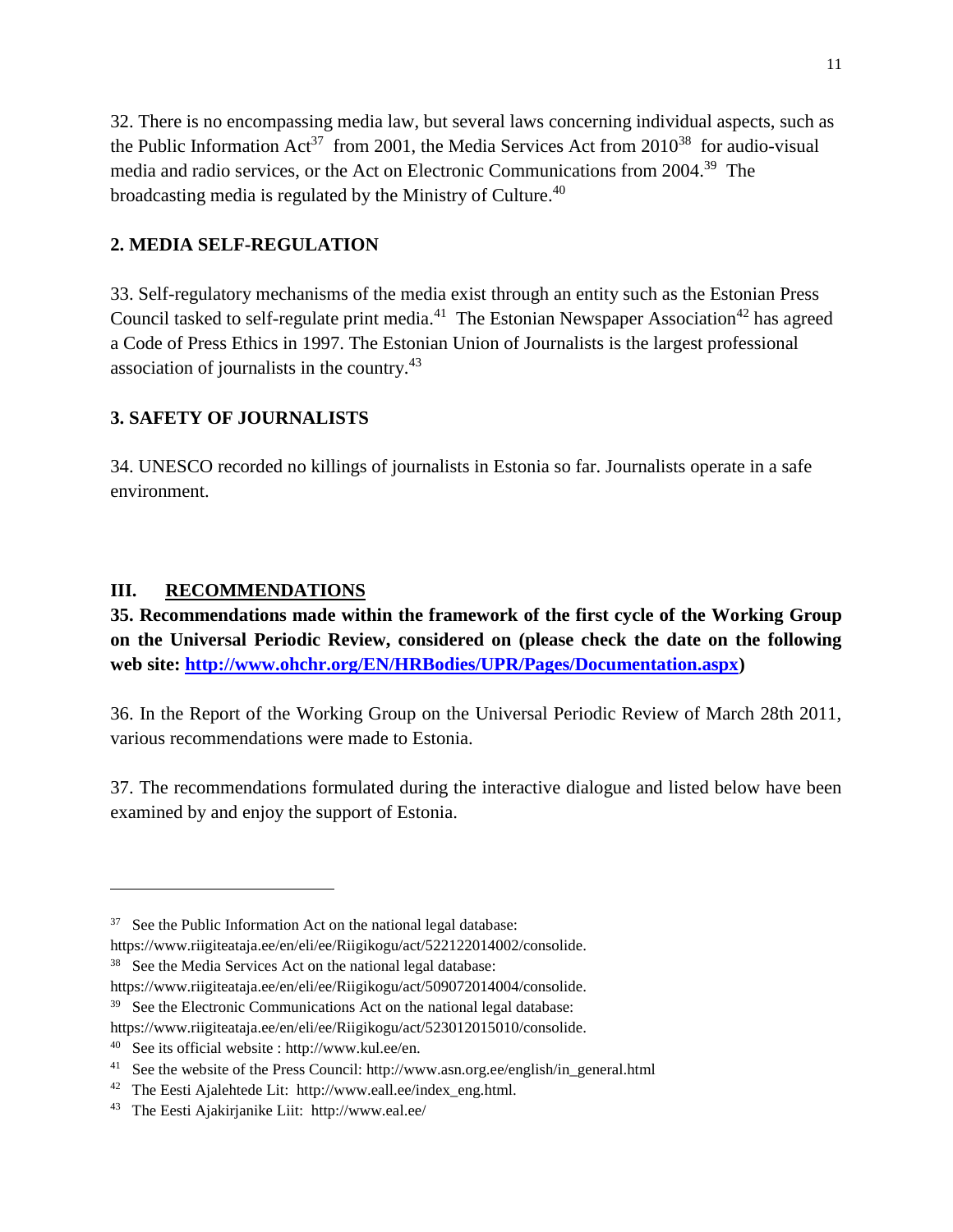- i. 77.31. **Develop policies and programmes to provide women with equal opportunities in the labour market, education and political and public representation, and take all necessary measures to guarantee the effective implementation of gender equality legislation, including by providing the Commissioner for Gender Equality and Equal Treatment with adequate resources (Netherlands);**
- ii. 77.46. **Develop public awareness and education programs that advance tolerance on the grounds of sexual orientation and gender identity (Netherlands);**
- iii. 77.49. **Bring an end to segregation of Roma children in the field of education (Denmark);**
- iv. 77.63. **Build on current efforts to address domestic and sexual violence by promoting training and public-awareness programmes, supporting the establishment of shelters for victims, and ensuring full implementation of judicial mechanisms that allow adequate investigations and punishment of perpetrators (Canada);**
- v. 77.79. **Continue to adopt measures to effectively reduce the drop-out rate of students so as to ensure comprehensive realization of the right to education (China);**
- vi. 77.80. **Take new measures to continue to reinforce human rights education and training (Republic of Moldova);**
- vii. 77.81. **Continue the implementation of bilingual education with adequate resources (Latvia);**
- viii. 77.87. **Pay special attention to the rights of Roma children to education, and implement the relevant policy instruments to ensure their enjoyment of the rights as enshrined in the Estonian Constitution (Finland);**
- 38. The recommendations below did not enjoy the support of Estonia.
	- i. 80.19. Ensure the right of national minorities living in territories of compact residences to receive services from the State and municipality in their mother tongue, accede to the UNESCO Convention against Discrimination in Education, reconsider the decision on the closure of gymnasiums that have less than 120 pupils (Russian Federation);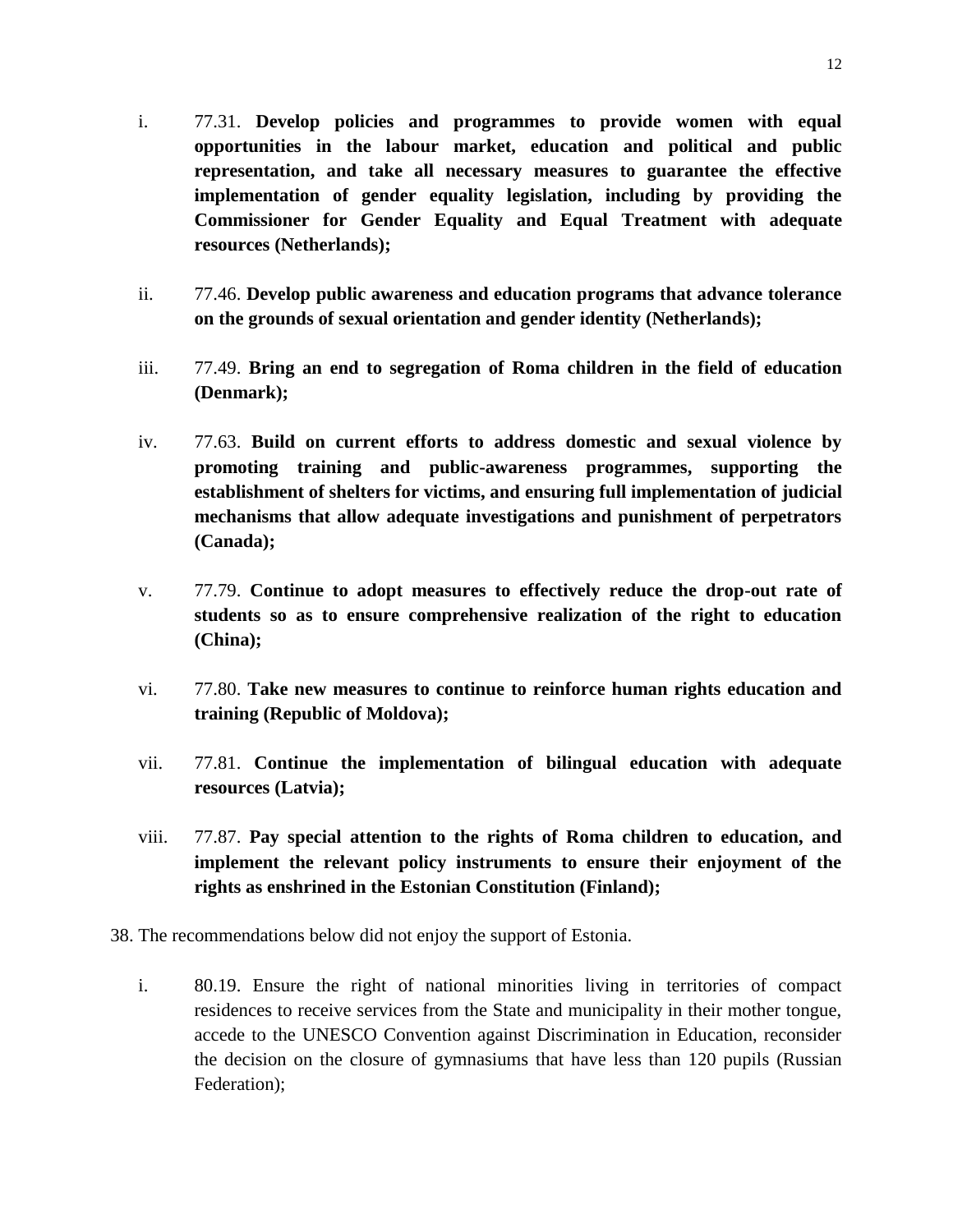#### 39. Analysis:

 $\overline{\phantom{a}}$ 

Estonia adopted various strategic plans to further implement the right to education, such as the Estonian Research and Development and Innovation Strategy 2014-2020 and the Estonian Lifelong Learning 2020. Efforts can be noted regarding the dropout measures. Estonia also made efforts to further promote gender equality adopting an action plan to reduce gender pay gap. However, no specific additional measures have been taken to specifically ensure gender equality in education. Furthermore, Estonia did not adopt specific programmes to further address the issue of discrimination against Roma population in education.

#### 40. Specific Recommendations:

- 1. Estonia should be strongly encouraged to ratify the UNESCO Convention against Discrimination in Education, as announced on the occasion of the  $8<sup>th</sup>$  Consultation on the implementation of the Convention and Recommendation against Discrimination in Education.
- 2. Estonia should be strongly encouraged to further submit state reports for the periodic consultations of UNESCO's education related standard-setting instruments.
- 3. Estonia could be encouraged to further promote gender equality in education.
- 4. Estonia could be encouraged to further adopt specific programme on inclusion in education, especially on the inclusion of students from Roma population.

### **Cultural rights**

41. As a State Party to the Convention concerning the Protection of the World Cultural and Natural Heritage (1972), the Convention for the Safeguarding of the Intangible Cultural Heritage  $(2003)^{44}$  and the Convention on the Protection and Promotion of the Diversity of Cultural Expressions (2005),<sup>45</sup> Estonia is encouraged to fully implement the relevant provisions that promote access to and participation in cultural heritage and creative expressions and, as such, are conducive to implementing the right to take part in cultural life as defined in article 27 of the

<sup>44</sup> See UNESCO 2014. Estonia Periodic Report on the 2003 Convention for the Safeguarding of the Intangible Cultural Heritage: http://www.unesco.org/culture/ich/doc/download.php?versionID=33207

<sup>&</sup>lt;sup>45</sup> See UNESCO. 2012. Estonia Periodic Report on the 2005 Convention on the Promotion and Protection of the Diversity of Cultural Expressions.

https://fr.unesco.org/creativity/sites/creativity/files/periodic\_report/Estonia\_Report\_OwnFormat\_EN\_2012\_0.pdf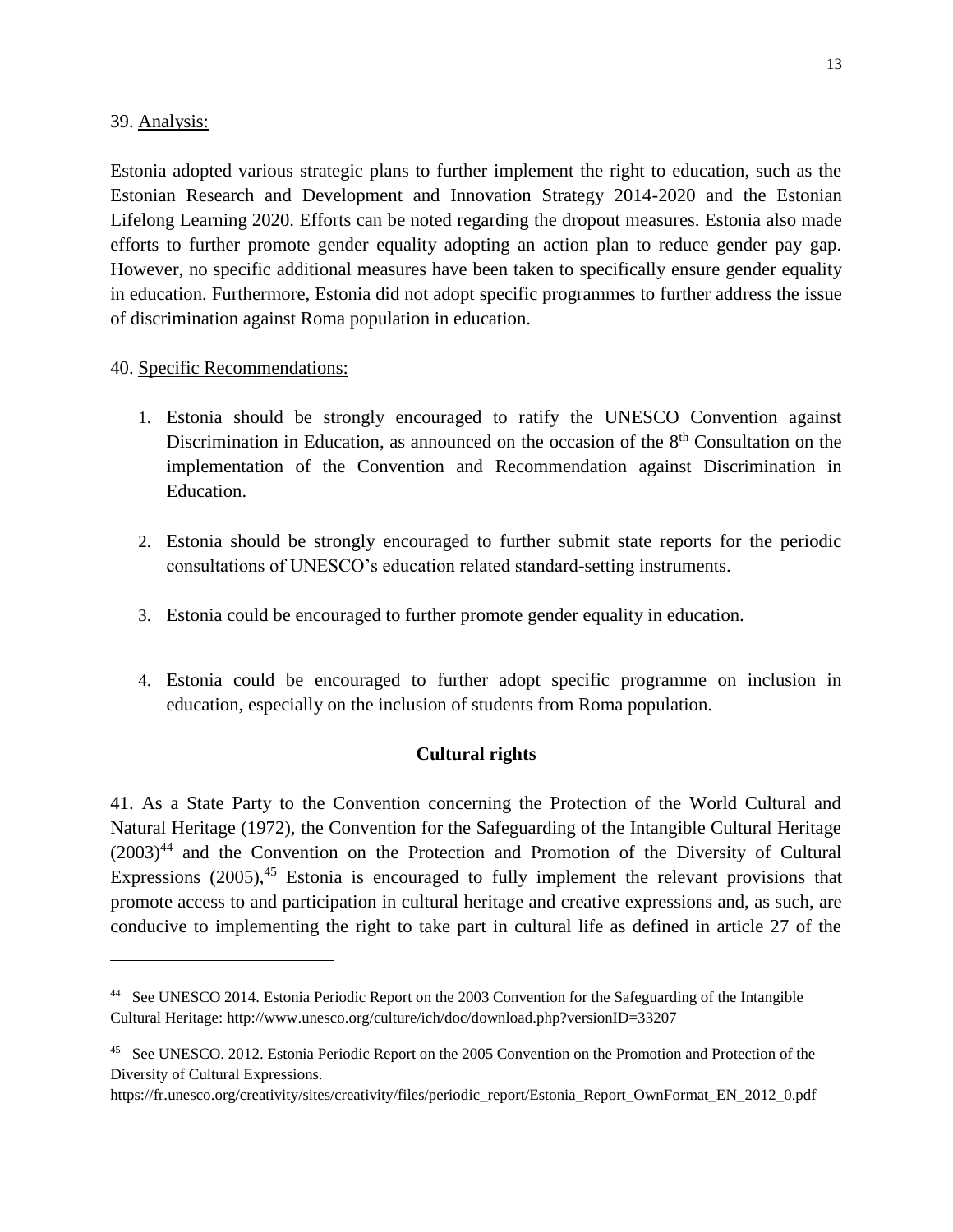Universal Declaration of Human Rights and article 15 of the International Covenant on Economic, Social and Cultural Rights. In doing so, Estonia is encouraged to give due consideration to the participation of communities, practitioners, cultural actors and NGOs from the civil society as well as vulnerable groups (minorities, indigenous peoples, migrants, refugees, young peoples and peoples with disabilities), and to ensure that equal opportunities are given to women and girls to address gender disparities.

#### **Freedom of opinion and expression**

42. Estonia is recommended to decriminalize defamation and place it within a civil code that is in accordance with international standards. 46

### **Freedom of scientific research and the right to benefit from scientific progress and its applications**

43. **Estonia**, in the framework of the 2015-2017 consultations related to the revision and monitoring of the Recommendation on the Status of Scientific Researchers is encouraged to report to UNESCO on any legislative or other steps undertaken by it with the aim to implement this international standard-setting instrument, adopted by UNESCO in 1974. The 1974 Recommendation on the Status of Scientific Researchers sets forth the principles and norms of conducting scientific research and experimental development and applying its results and technological innovations in the best interests of pursuing scientific truth and contributing to the enhancement of their fellow citizens' well-being and the benefit of mankind and peace. The Recommendation also provides the guidelines for formulating and executing adequate science and technology policies, based on these principles and designed to avoid the possible dangers and fully realize and exploit the positive prospects inherent in such scientific discoveries, technological developments and applications. **Estonia** did not submit its 2011-2012 report on the implementation of the 1974 Recommendation. In providing its report in 2015-2017 on this matter, **Estonia** is kindly invited to pay a particular attention to the legal provisions and regulatory frameworks which ensure that scientific researchers have the responsibility and the right to work in the spirit of the principles enshrined in the 1974 Recommendation, such as: i) intellectual freedom to pursue, expound and defend the scientific truth as they see it, and autonomy and freedom of research, and academic freedom to openly communicate on research

<sup>&</sup>lt;sup>46</sup> See for example, General Comments No 34. of the International Covenant on Civil and Political Rights (ICCPR), 2006 Recommendation of the 87th Session Human Rights Committee, the recommendations of the UN Special Rapporteurs on the Right to Freedom of Opinion and Expression, and Resolution 1577 (2007) of the Parliamentary Assembly of the Council of Europe.